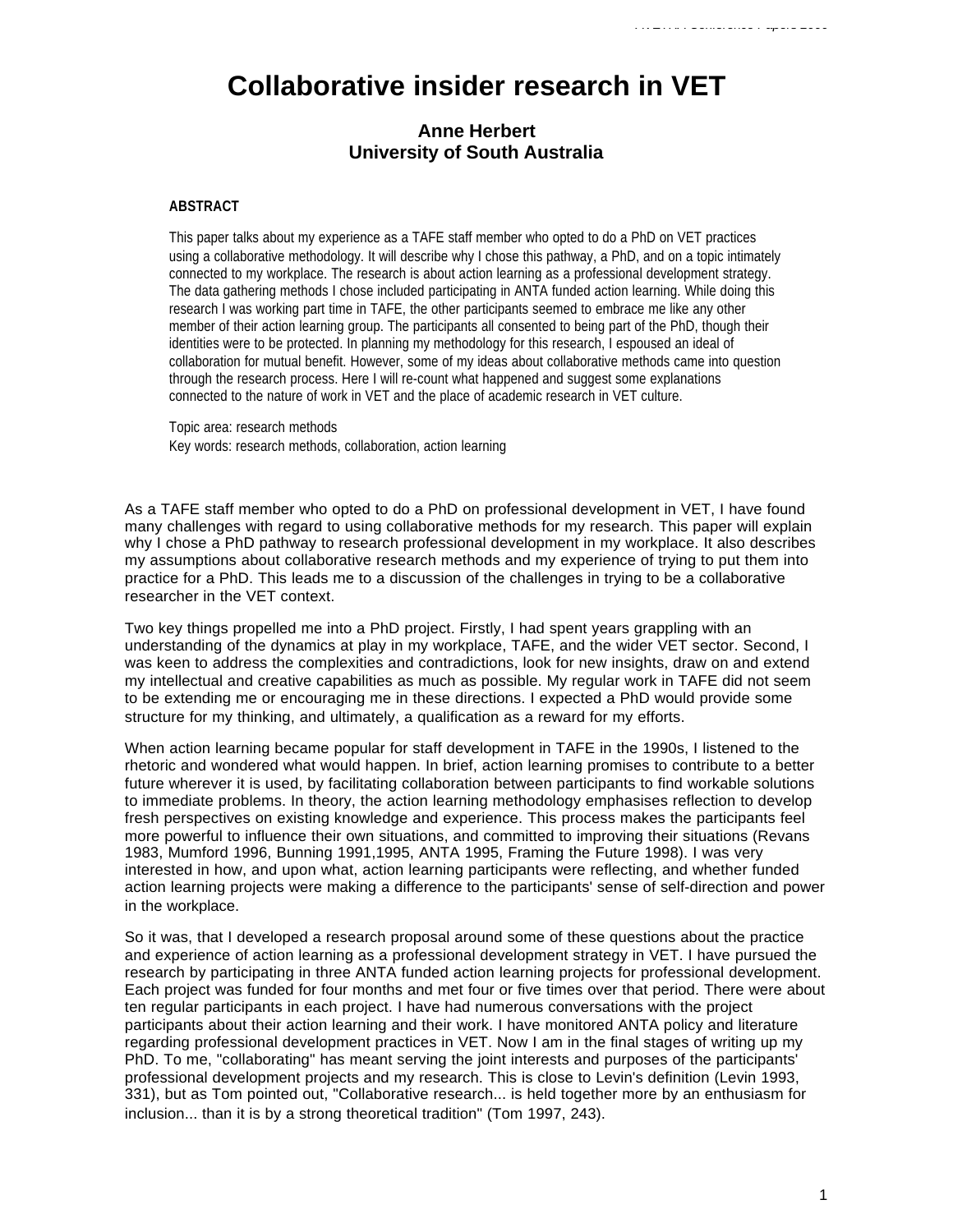In writing the research proposal I decided on critical interpretive methodology because this provided a means to examine the dialectic between historical, cultural, structural and ideological issues and individual action; in this case, between the VET system and VET staff in action learning. I aspired to the revitalising power of this methodology to develop social insights, and to probe the possible transformation of current constraints (Angus 1986, Thomas 1993). This proposed methodology seemed consistent with action learning processes. I envisaged that using this critical interpretive methodology, I could simultaneously contribute to the action learning and the goals of the professional development projects, and in collaboration with others, critically reflect on my perceptions and experience of the constraints and opportunities.

I saw my research as a caring act, an act of commitment to the VET sector and to professional development for others and myself. As a PhD student, I was bound by university research regulations and guidelines, and as an employee of a government department, I was simultaneously bound by those departmental regulations and guidelines. The Departmental research approval process was based primarily on a concern for "Maximising collaboration and positive research outcomes" (*http://www.nexus.edu.au/Divisions/StrategicServices/planacct/researchcouncil/21ExtRschersGd.htm*) . This departmental priority was entirely consistent with my own personal and professional concerns.

Nonetheless, in practice, collaboration has been problematic. I agree with Cochran-Smith and Lytle (1993), that like all human behaviour, collaborative relationships are context bound. Shacklock explained that collaborative relationships in research depend on "respect, trust, equality, flexibility and reciprocity and the conditions which establish them" (Shacklock & Smyth 1997, 4). He emphasised that collaborative relationships cannot be static, always being shaped and re-shaped by negotiations and resistances. Power emphasised that in collaborative relationships we must acknowledge and reflect upon our own political, social, generational, professional, geographic and other diversity (Power 1998). There is limited value in commentary on collaborative educational research that masks these issues and problems. As Cochran-Smith & Lytle (1993) and Smyth & Shacklock (1997) advocate, I wish, through the descriptions and analysis in this paper, to contribute to a conversation about the particulars of how and why what works in collaborative research relationships, and for whom it works, within a particular contexts. This particularity was a VET context where I saw myself as an insider.

I did not want to objectify the participants in this research. I was and am deeply concerned about issues around using power *with* others rather than using power *over* them, and how I have used what power I had and still have in this research project. Like Shacklock & Smyth (1997), Noddings (1986 & 1988), and VanManen (1990 & 1991), I hoped that by engaging with me in this research project, participants would exchange new and different insights that would not have necessarily emerged otherwise. Like Day and other authors, I envisaged that my research could be "valued by, and of use to, those without whose collaboration and active participation it could not occur" (Day 1991, 538, also Sultana 1992, Gitlin 1992, Reimer 1993, Heron 1996). I aspired to what Lather described as an "interactive" approach to research "that invites reciprocal reflexivity and critique, which guard against... imposition and reification on the part of the researcher" (Lather 1991, 59).

When I conceived this research I worked full time in TAFE, and intended to continue working in TAFE, aspiring to work more in professional development. I had no interest in "hit and run" research (Day 1991), the term used to describe the processes where researchers enter a site, collect data on or from participants, take that data away, analyse and interpret it without further reference to the site or the participants, and then publish reports which the participants may never see, or may not identify with. Such processes are not in my interests if I want to maintain credibility and respect among my TAFE colleagues; that credibility and respect I need to keep working effectively in the VET sector.

I depended on the trust and respect of the participants to ensure I was able to collect data. My chosen methodology relied on me participating in action learning sets, and the participants' willingness to interact with me openly in conversation about the action learning process. However, by the time I approached the action learning participants, I had chosen my initial research questions and preferred methods. About those aspects I did not consult, although I believed I was open to challenge and change.

Due to my work history in TAFE, I knew most of the participants in the sets. If not from working together directly in the same work team or committee, we knew each other by reputation. As far as I knew and could tell from these particular participants, my reputation was one of integrity, trustworthiness, being hard working and out spoken but a good listener. These are qualities I value and aspire to, but take effort to maintain. I also wanted to be open, inclusive, negotiable, encouraging,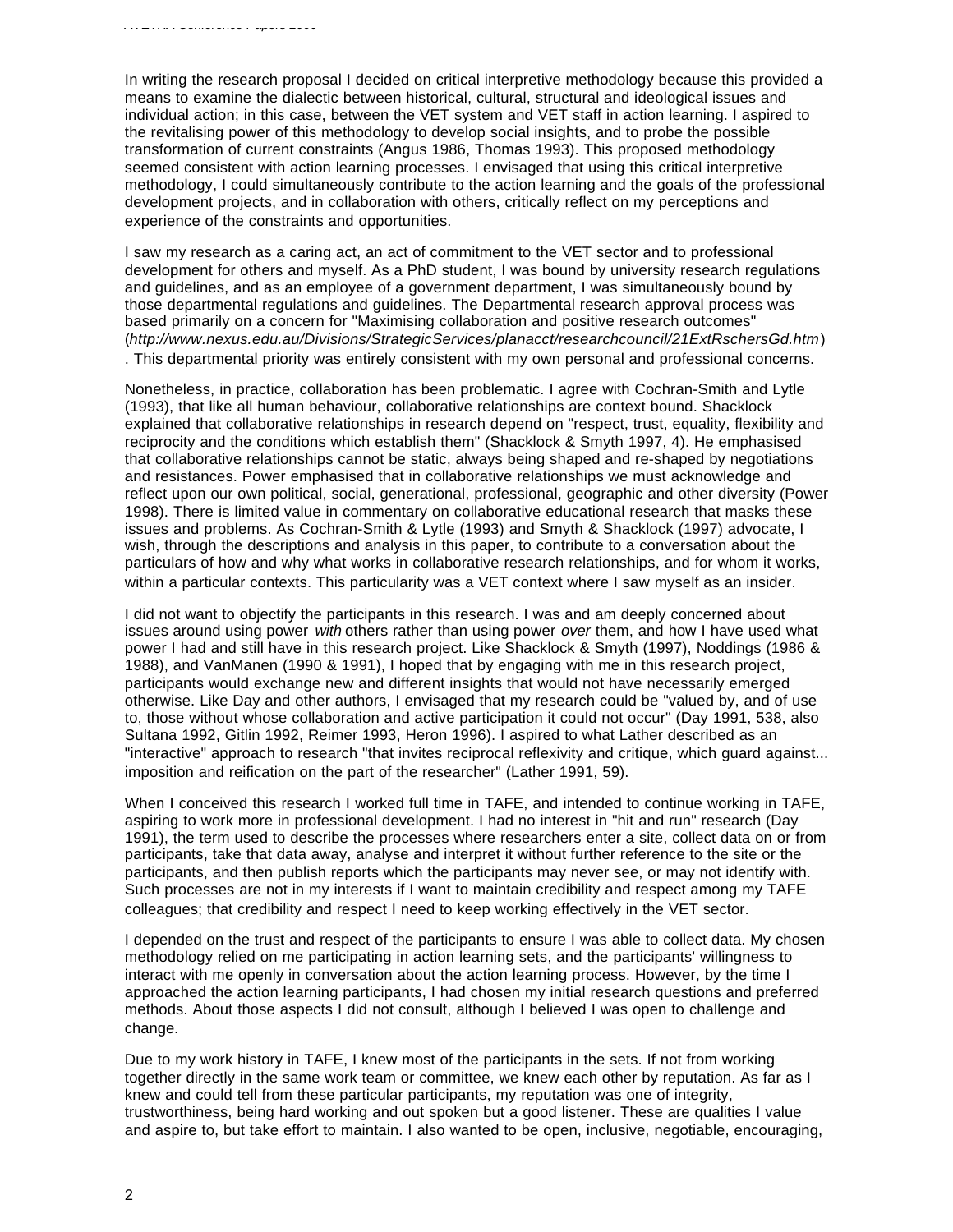supportive about the action learning. I planned how I might be able to maintain, practice and demonstrate these with the action learning sets. My strategies were to

- explain my research questions and motivations as openly as I could;
- answer questions about my research as fully as I could;
- invite participant access to the field notes and conversation transcripts, data analysis and interpretation;
- try to explicitly address and incorporate suggestions from participants about the research process, data analysis and interpretation;
- maintain open and on-going dialogue with the action learning participants about my research;
- participate actively and as fully as possible in the action learning projects; and
- write accounts of the research in plain English.

Now I want to reflect on the evidence about how other people saw this PhD project. This is an account of how I have experienced of the responses of other VET staff.

My line manager did not seem supportive. Although it was conceivable that I do my PhD while I maintained my regular job, I have not done so because I have perceived such a lack of support at my regular workplace. It has been a conflicted situation, reflecting at least a mismatch between my professional values and those with local power in my workplace. I have had leave from my regular position, and worked in a variety of short term, part-time arrangements. This experience has affected my self-image as an "insider", but the action learning participants actively included me in the projects as if I was one of them.

As I have described above, my idea to do this PhD did not arise out of a stated organisational interest in research on professional development. The action learning groups who collaborated in the study did not suggest a PhD. Having decided to do a PhD, and formulated the research questions, I sought, and quickly received, letters of support from the Department of TAFE (as it was then) and the Australian Education Union. When the funding for professional development was awarded, I approached the project managers to make the initial contact about what I wanted to do. There were four projects funded to do action learning at that time. On hearing about my research interest to participate in their action learning set, three of the managers immediately responded positively. I had to remind each of them that the question needed to be discussed with the participants, to get their permission and agreement about the processes. One of the four managers explained that she had a previous experience with another researcher that was not positive, and she decided she did not want to risk a repeat of that. She was unwilling to ask the participants in her project about my possible involvement.

In three projects, the project managers made me feel very welcome. Two project managers asked me would I facilitate the set because they wanted to draw on my experience in the VET sector, and my experience with action learning. After long consideration I agreed to facilitate the first set because the manager assured me she had approached other potential facilitators to no avail. At that point in time, there were no other projects funded to do action learning, and I felt heavily dependent on this project to proceed with my research. If I agreed to facilitate, the action learning and my research could begin. By the time I received the request from the second manager, I was participating in two sets, and did not believe I had the time and energy to facilitate another set as well as proceed with my data collection. I was able to recommend another man who agreed to take the facilitation contract. In turn, he used me as a consultant and confidante about facilitation of that particular action learning set. The third manager had already appointed a facilitator, but was enthusiastic about the prospect of using me to help her evaluate the project. I pointed out to this manager than my research was not an evaluation, but I would probably be able to assist her as she wished based on other experience I had with evaluation.

In each project I had to negotiate for time with the action learning set to present the proposition of participating in the research. From my reading about research methods and ethics, and the account of the experience of the manager of the fourth set I approached, I was well aware that unforeseen challenges could arise in research processes, as human interests and understandings diverge. So much depended on participant consent, and our mutual understanding of expectations, our ability to negotiate openly if differences emerged. In each project, when the time came for me to introduce my research and invite my colleagues to participate and sign the consent form about their participation, I became very anxious that these potential participants may refuse.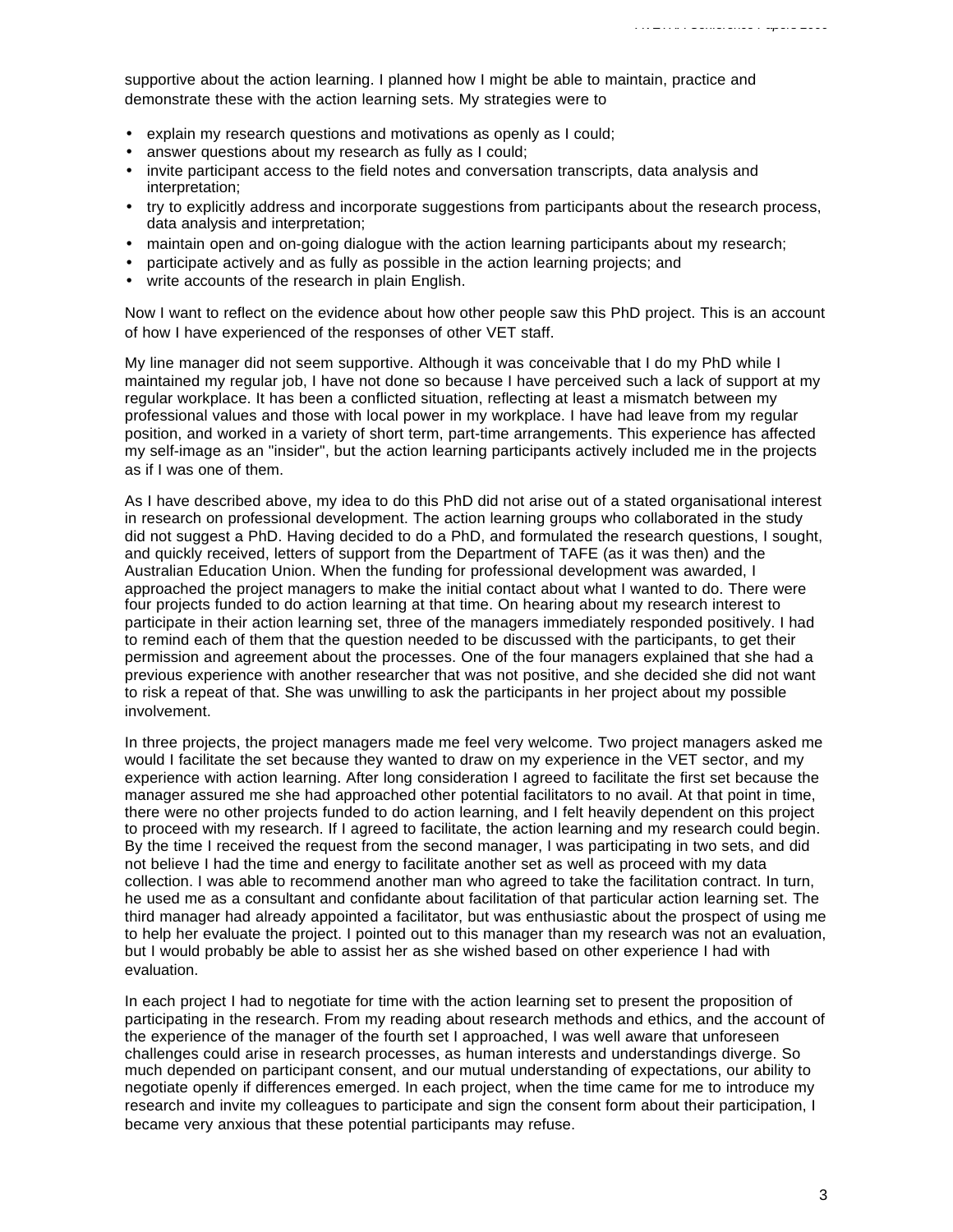The participants readily agreed to participate. That meant they were accepting me as part of their action learning group, knowing I was doing a thesis on action learning using the group as an example and data source. They seemed much more interested in getting on with the project, than discussing the research questions and methods. Each one signed the consent form that made explicit how I intended to collect and use data, and that each participant was invited to contribute to interpretation of the data. In the set where I was facilitating I had some more control over the agenda and process than in the other sets. Nonetheless, it was still not easy to engage the participants in considering the issues connecting with being involved in my PhD research project. The participants did not question me about my participation in the sets. They were concerned about whether contributing to my PhD would take more of their time, and stressed to me how busy they were. I told them I would like to engage in conversations about why they got involved in action learning, how the action learning was working for them, and their perception of the place of action learning in VET.

When I pursued these conversations, I was challenged by how little time the participants were willing to give to talking to me. Clearly it was not a priority for them, amongst all the other demands on their time. I had undertaken to come to talk with them at a time and to a place that suited their convenience. Still it was difficult to get them to identify in their schedules a space for those conversations I requested. Some people postponed the arranged times, and some were only willing to talk to me on the telephone in the evenings. The participants were initially expecting me to have a list of questions, like a structured interview. What I was looking for was a reflective conversation where participants and I talked openly about the action learning process and experience. I wanted a conversational space to pursue greater understanding and envisioning of the action learning and the teachers' work in the VET system. Once I had engaged participants, and clarified my purpose, I found that it was difficult to disengage from the conversations. However, the next time I approached the participants for an appointment for a "conversation", it was still very difficult to find time.

In the set meetings, I felt included like everyone else. I contributed to discussions, learned from the other people present, participated in all the set activities. At various times I had unique knowledge about certain systems or activities that I was glad to be able to share. I felt well-used as a sounding board by two set managers and one facilitator. In the set I facilitated, the responsibility for many administrative functions, editing, and final compilation of the set's product fell to me. In this set, I felt indispensable to the on-going process and successful completion as per the contract requirements.

I was also aware of my difference, being the only one doing a PhD. I was the only one taking field notes and recording people talking. In other ways, like age, anglo-western cultural background and professional experience, I seemed more similar than different. The participants were conscious of my research activity because they asked me when I would finish. I explained to them that it would take me at least another couple of years. It surprised me that they seemed so surprised. I explained something about how I saw the PhD process. They told me that they could not understand my motivation to do something like that. I was left with a feeling that most of them did not appreciate what was involved in a PhD, but they had no intention to obstruct the process. Once a participant in the third set asked me what I took notes about in my field notes book. I showed her, and talked to her about what I thought I was looking for.

In each participating set, about the time of the third set meeting, I checked with the participants that they were comfortable with the research processes. I felt there was a cursory agreement, and an unwillingness to spend a lot of time on my query. Two sets only had four meetings, and one set had five meetings. At the last meeting of each set, I thanked the participants for their cooperation. I did not find a cue to say that I had hoped they would be even more involved than they had been. I did ask them whether they would like to read any of my draft writing for the PhD, or conference papers on action learning in VET. A few people indicated they would like to read, a few were silent on the matter, and the rest said definitely not.

I have sent writing about the action learning to nine participants. Three have responded. I am unsure if the other six have read what I sent. I have been able to incorporate, as additional data, comments I have received from the participants who read what I sent them. However, I have not been able to establish an on-going conversation about the data analysis, since the end of the action learning projects.

The lack of on-going conversation disappoints me to some extent, and has made me question myself about how collaborative the meaning-making in this research has been. On one hand, the participants did contribute to the conversations we had about the action learning during the projects. On the other hand, as the final analysis of the data and writing up my interpretations is such an intense process,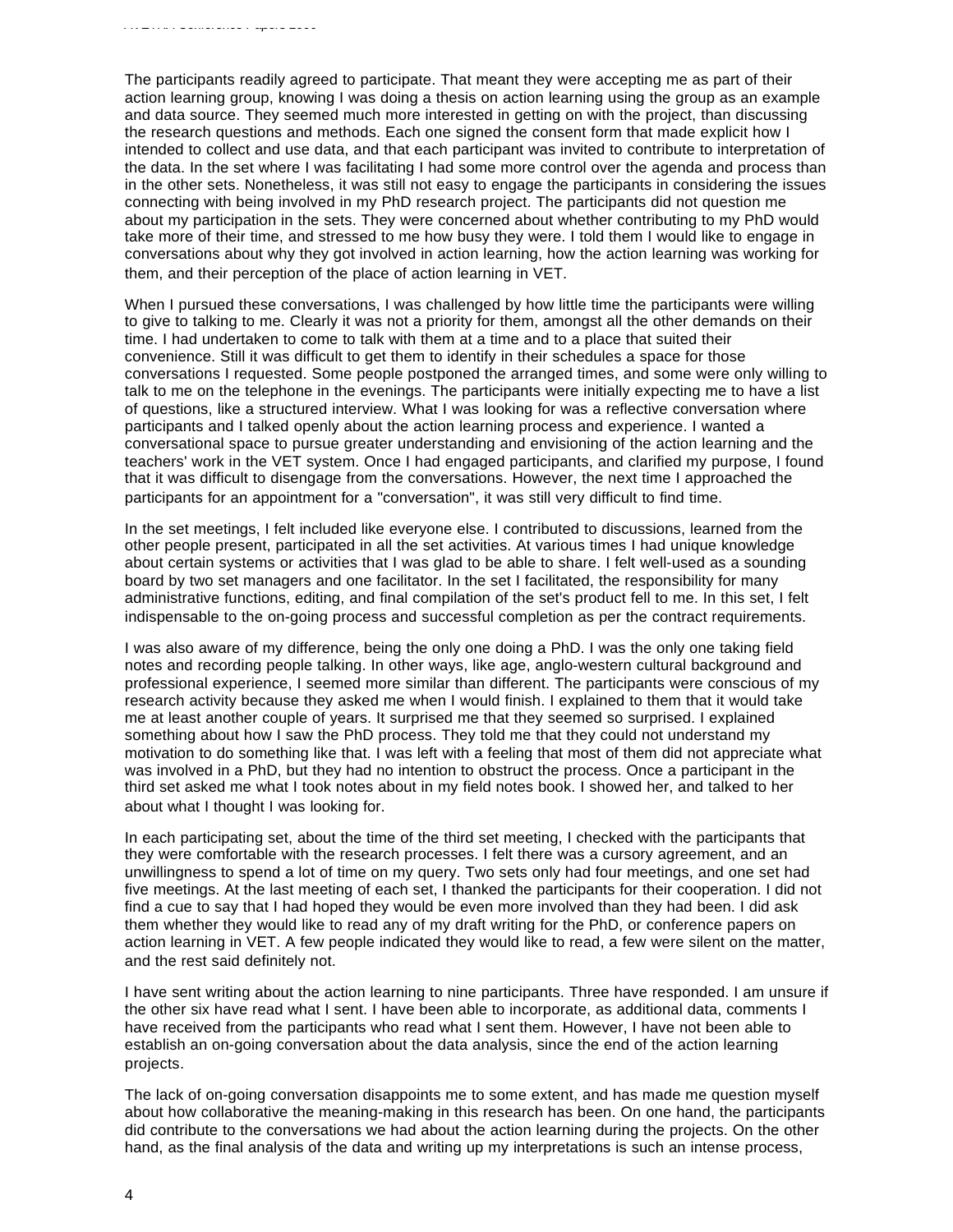and I am on-leave from my work in TAFE to do this writing, I am feeling less collaborative and less like an insider.

In the final section of this paper I wish to consider then, to what extent can I sustain the claim that this was "collaborative insider research", as I intended it would be? I observe that collaboration is often connoted, in the research methodology literature, with mutual interests and mutual benefits (Reimer & Bruce 1993, Edelsky & Boyd 1993, Brennan 1999), and shared authority over design, process and outcomes (Day 1991, Tom 1997).

In this research the participants did not expressly contribute to the design, nor have direct control over the outcomes. However, there is little doubt that the participants willingly cooperated with the data collection processes. Their purposes were not the same as mine, with respect to my aspiration to do a PhD dissertation, so they were not so willing to spend as much time as I would have liked in reflective conversations and analysing data. Time was a constant challenge in the action learning. Short timelines restricted the participants being able to meet the purposes they set themselves, let alone assisting my different purposes. The circumstances of always needing to deliver outcomes in short time frames make the VET culture a responsive one, with little time for reflective thinking and theorising. A PhD typically requires extensive reflection and theorising, and thereby, it is not a common undertaking among VET teachers. This partly explains the sense of a relative lack of appreciation among my work colleagues of what is involved in a PhD.

 (Interestingly, academic literature searches have also indicated that collaborative research in VET is relatively rare. Searching for terms "collaboration" or "collaborative research" and "vocational education" in ERIC and AEI returned very few matches relevant to this conversation.)

So what motivated the participants to collaborate with me in the way they did? It is clear that I was getting data for a PhD out of this contract. What did they get out if it, since they were not aiming for doctorates? My answer is that I was able to offer practical assistance and information to them in return, so that the participants did get value from having me in their action learning set. In one project, I carried the responsibility of facilitation, considerable administration, editing and overseeing final production of their publication. In all projects, the participants drew upon my considerable knowledge of and experience with VET systems and action learning. My access to academic literature was also used when the participants wanted to find information on particular topics. They have invited me, also, to make presentations about the action learning, that is, nominated me to be a spokesperson for them in a number of forums.

This collaboration was based partly on an exchange. The give-and-take is one kind of "reciprocity", although perhaps not exactly what Lather referred to. Lather (1991) and Brunner (1999) wrote of "give and take", but apparently referring more to give and take in the "mutual negotiation of meaning and power" (Lather 1991, 57). As I have described, the action learning participants and I have had some mutual negotiation of meanings in conversation. It can be seen as a practical exchange: they gave their time and thinking in reflective conversations with me, and I gave my time and thinking in the projects. Brunner suggests that reciprocity involves the researcher being "committed to inviting participants' reactions to particular theories offered [by the researcher]..." I would claim that I was committed to this, but the participants had other priorities. The participants did not always accept the invitation, so I can only claim that I have tried to be collaborative. I have a moral obligation to be frank that there was a material exchange of resources between the participants and I, but the theoretical (Lather and Brunner style) exchange was more limited. I am not confident that I achieved my initial goal to exchange new and different insights with the action learning participants, insights that would not have necessarily emerged without my research project.

I claim this is "insider" research, despite my conflicts with my line management. I have a past, current, and hopefully a future role in TAFE, and in the research process, I have drawn on my experiential knowledge of organisational history, working relationships and personal alliances. This is characteristic of "insider" research according to Smyth & Holian (1999), and they say typically, there is stress involved in maintaining working relationships, job requirements, role expectations and doing the research. That stress is part of my experience although it is not elaborated at length in this paper.

Here I have tried to describe my researcher role in action, and explain my claims that it has been insider and collaborative research. I have indicated that "insider" and "collaborative" are problematic terms, but have shown what they meant in the context of my PhD research. The ideal in collaborative research does still seem to be joint involvement of participants with the researcher/s in defining research aims and goals, data collection, analysis and interpretation, and decisions about form and